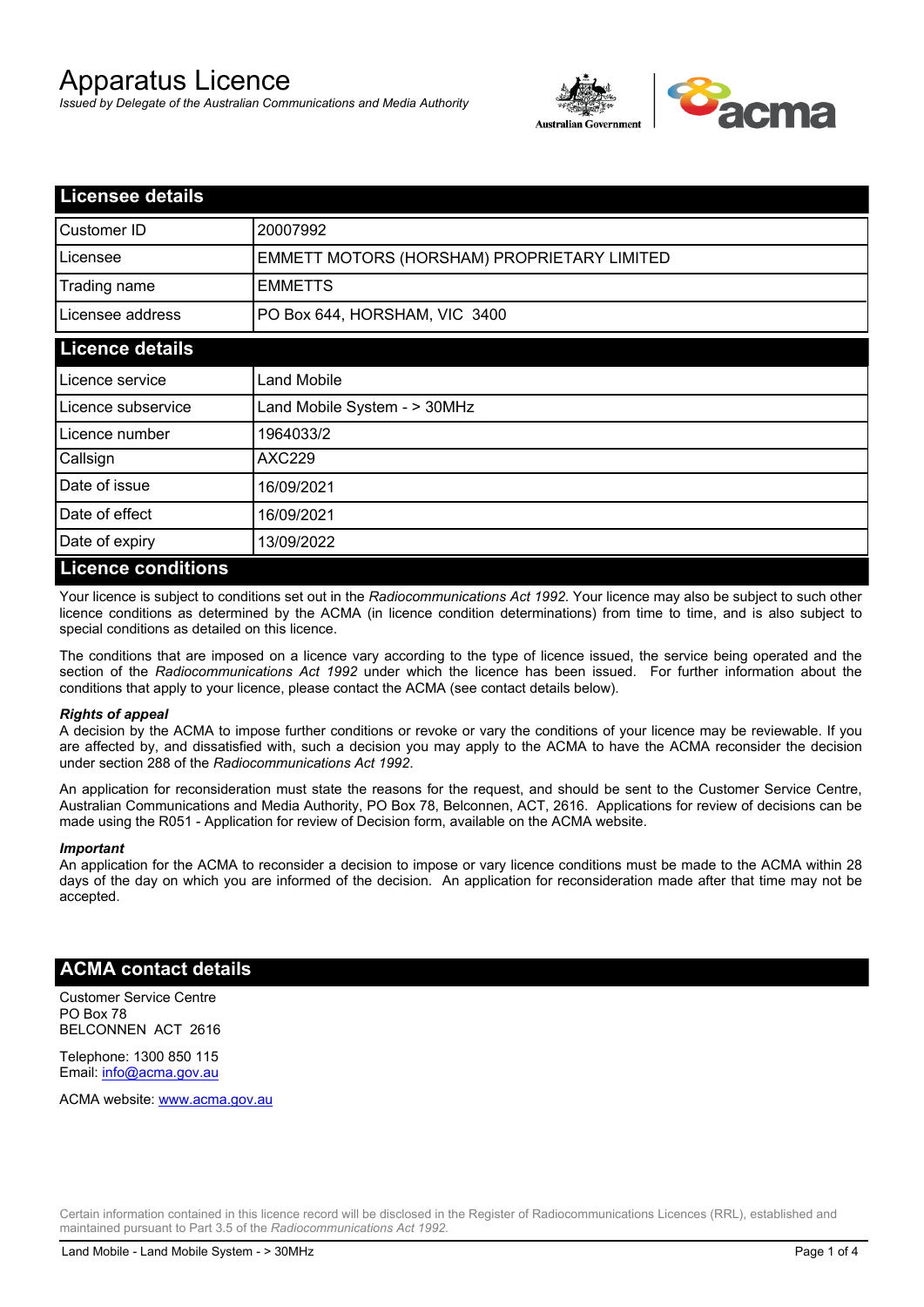# **Advisory Notes applying to licence no.: 1964033/2**

Conditions applicable to the operation of Land Mobile System station(s) authorised under this licence can be found in the Radiocommunications Licence Conditions (Apparatus Licence) Determination and the Radiocommunications Licence Conditions (Land Mobile Licence) Determination. Copies of these determinations are available from the ACMA and from the ACMA home page (www.acma.gov.au).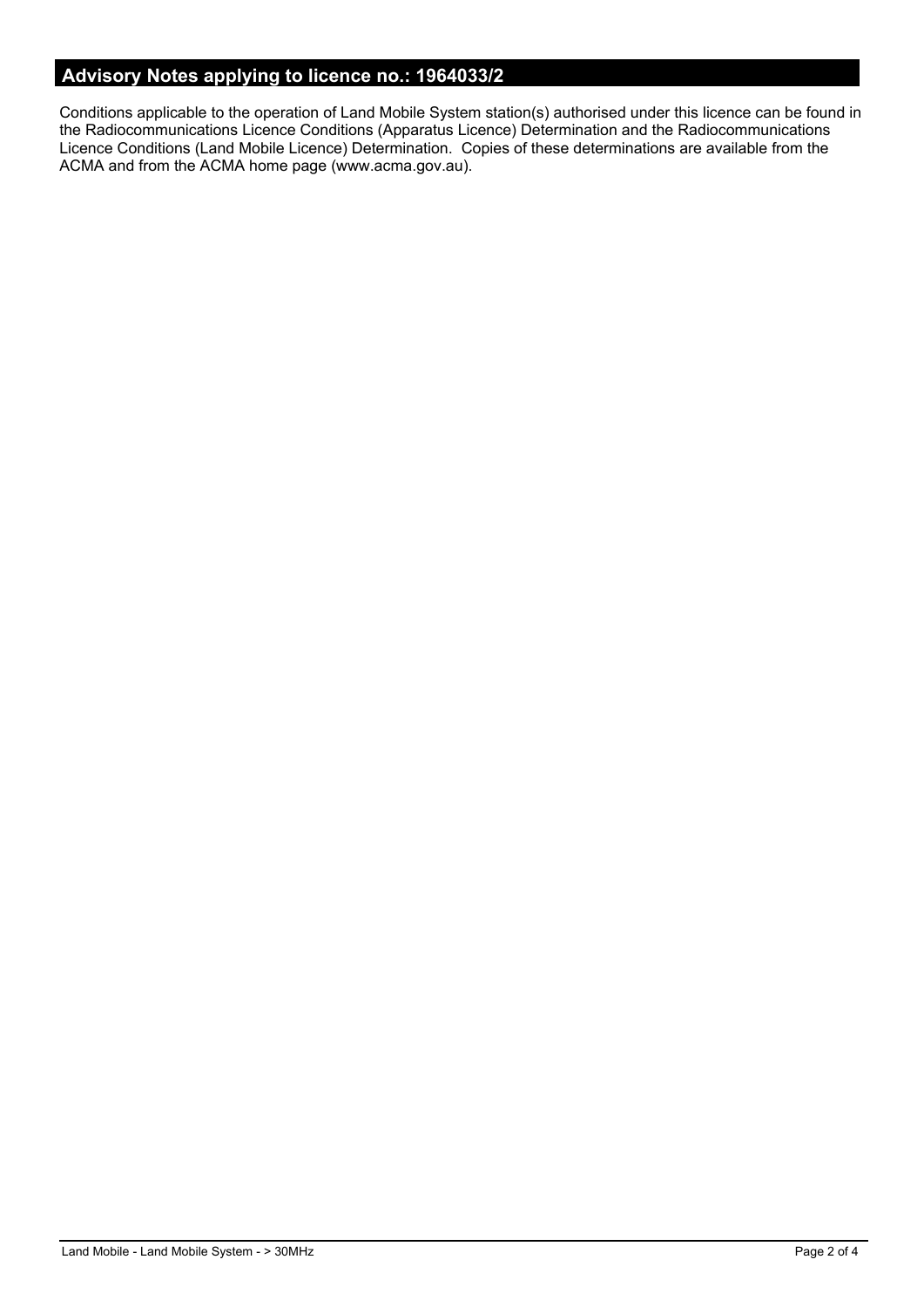## **Technical characteristics**

Below is a summary of the technical characteristics of the licensed service. Further technical details not displayed here may be found on the ACMA website.

## **Main Station Site**

### **Station 1:**

| <b>Site details</b>        |                                                                           |  |  |
|----------------------------|---------------------------------------------------------------------------|--|--|
| Site ID                    | 9018581                                                                   |  |  |
| Site address               | Tower 44, Jenkinsons Road, 2.5 km W of Blue Ribbon Road, HORSHAM VIC 3401 |  |  |
| Co-ordinates (GDA94)       | Latitude: - 36.624461<br>Longitude: 142.177464                            |  |  |
| <b>Transmitter details</b> |                                                                           |  |  |
| Assigned frequency         | 466.512500 MHz                                                            |  |  |
| Bandwidth                  | 12.5000 kHz                                                               |  |  |
| Freq. assign. ID           | 0001103793                                                                |  |  |
| Transmitter power          | 2.00 W                                                                    |  |  |
| <b>EIRP</b>                | 10.00 W                                                                   |  |  |
| Emission designator        | 10K1F1D                                                                   |  |  |
| Antenna details            |                                                                           |  |  |
| Antenna ID                 | 80924                                                                     |  |  |
| Antenna polarisation       | V - Vertical linear                                                       |  |  |
| Antenna azimuth            |                                                                           |  |  |
| Antenna height (m)         | 30                                                                        |  |  |
| Antenna type               | Colinear Vertical-U                                                       |  |  |
| <b>Receiver details</b>    |                                                                           |  |  |
| Assigned frequency         | 456.512500 MHz                                                            |  |  |
| <b>Bandwidth</b>           | 12.5000 kHz                                                               |  |  |
| Freq. assign. ID           | 0001103796                                                                |  |  |
| Transmitter power          | N/A                                                                       |  |  |
| <b>EIRP</b>                | N/A                                                                       |  |  |
| Emission designator        | 10K1F1D                                                                   |  |  |
| <b>Antenna details</b>     |                                                                           |  |  |
| Antenna ID                 | 80924                                                                     |  |  |
| Antenna polarisation       | V - Vertical linear                                                       |  |  |
| Antenna azimuth            |                                                                           |  |  |
| Antenna height (m)         | 30                                                                        |  |  |
| Antenna type               | <b>Colinear Vertical-U</b>                                                |  |  |

# **Special Conditions applying to Station 1**

The level of power in the adjacent channel must not exceed -16dBm.

The level of all discreet spurious components, measured at the output of the transmitter, must not exceed -30dBm.